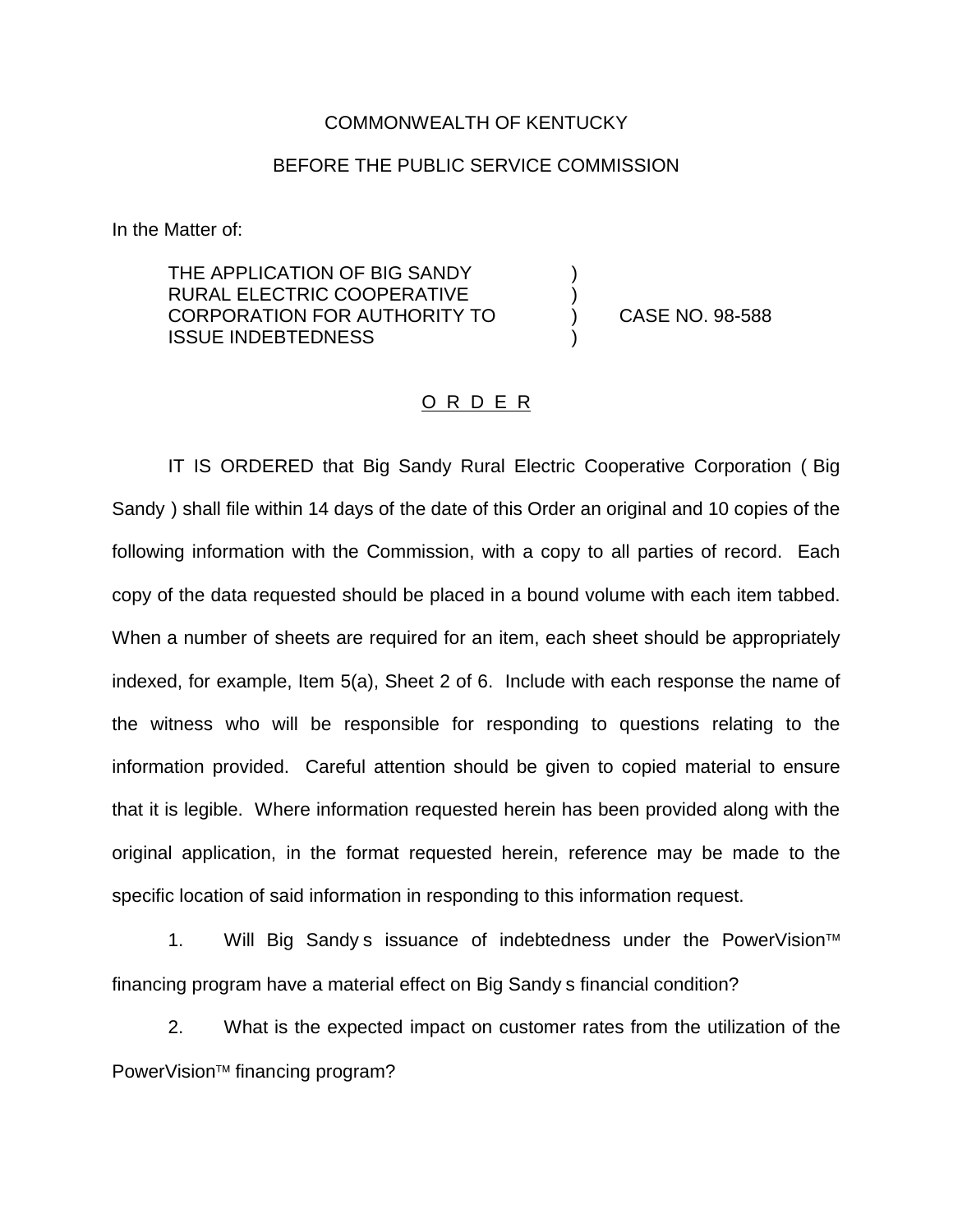3. Will the \$6,100,000 shelf loan authorized by National Rural Utilities Cooperative Finance Corporation ( CFC ) be combined with USDA Rural Utilities Service (RUS) financing? If so, what is the amount of additional financing to be received from RUS? If no, will the cost of funds be lower than the combined financing alternatives?

4. Item 4 of Big Sandy s application states that the purpose for the indebtedness to CFC is assisting in funding of operational and other activities. However, in the PowerVision<sup>™</sup> Long-Term Loan Term Sheet, the purpose states Financing proceeds may be used for eligible property additions. Explain in detail how the proceeds will be used. Include a discussion of what is meant by operational and other activities and discuss whether the proceeds will be used for any purposes other than funding new construction.

5. Are the Credit Standards listed on the PowerVision™ Long-Term Loan Term Sheet for MDSC, TIER, DSC, etc., different from the standards listed in Big Sandy s mortgage agreement as filed in Case No.  $89-025$ ?<sup>1</sup>

a. Explain any differences.

 $1$  Case No. 89-025, The Application of Big Sandy Rural Electric Cooperative Corporation for Authority to Execute Its Note to the National Rural Utilities Corporation Finance Corporation in the Amount of \$719,588 and for Authority to Execute a Loan Agreement Between Big Sandy Rural Electric Cooperative Corporation and National Rural Utilities Cooperative Finance Corporation and for a Certificate of Convenience and Necessity, Order dated June 8, 1989.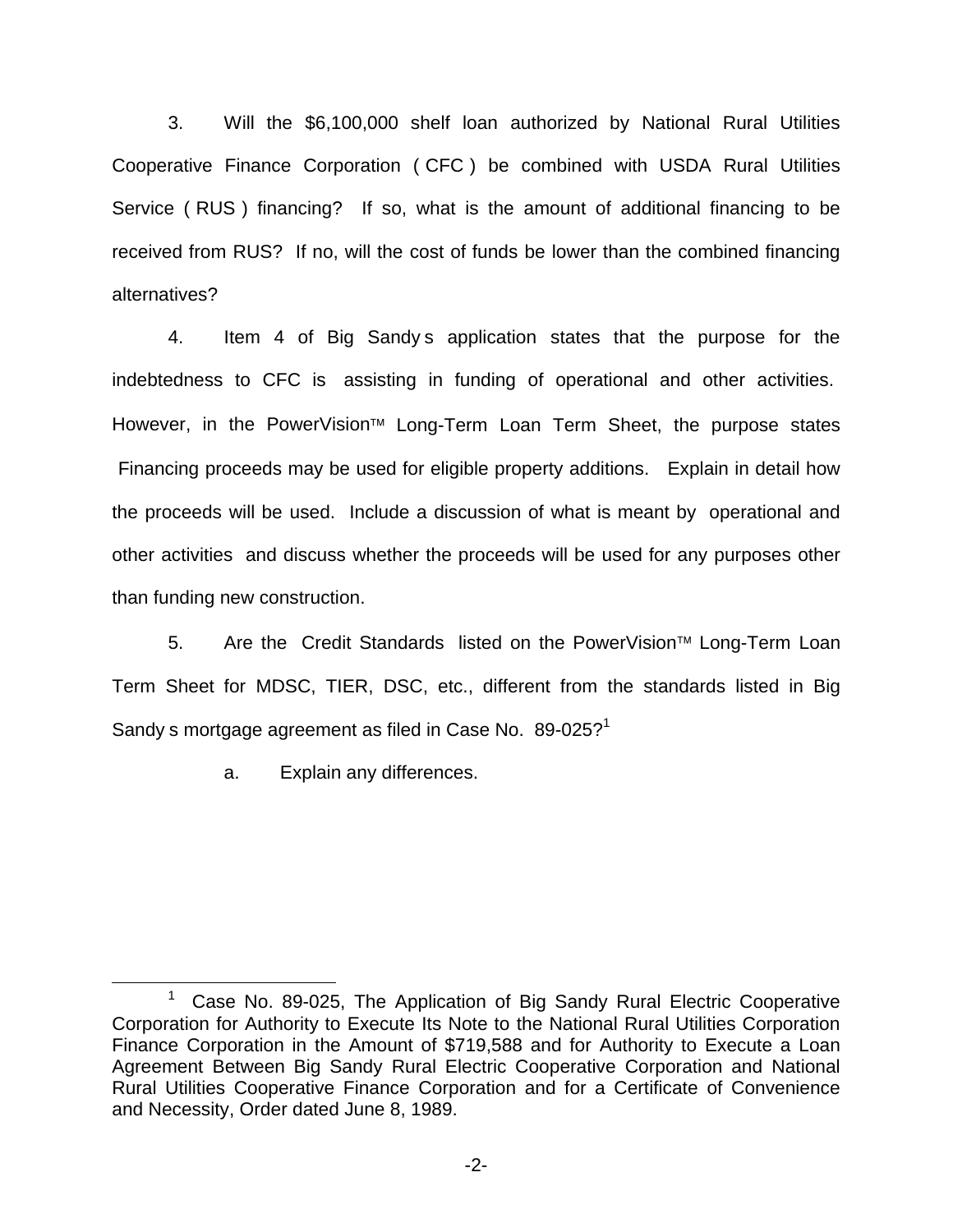b. Provide the methodology to calculate MDSC, TIER and DSC as required under CFC s PowerVision™ financing program.

c. Provide an income statement for the 12 months ended October 31, 1998 with computations of the credit standards required to be met to qualify for the PowerVision<sup>™</sup> financing.

d. Is other financing available to Big Sandy that would not contain the restrictive requirements of Article 4, Section 4, Item H of the proposed loan agreement?

6. What benefits will Big Sandy realize with the new shelf loan financing as compared to the previous financing arrangements?

a. Explain how Big Sandy decided that it was economically advantageous to utilize the PowerVision™ financing program.

b. Provide copies of any studies prepared to determine the benefit of the PowerVision<sup>™</sup> financing program.

7. In the PowerVision<sup>™</sup> Long-Term Loan Term Sheet, part of the security of the indebtedness is the revenues of the system. Does Big Sandy s existing mortgage provide a security interest in system revenues? If yes, provide a reference to the provision in the mortgage. If no, will the existing mortgage be amended to include this security interest?

a. Provide a copy of the currently effective RUS mortgage agreement.

-3-